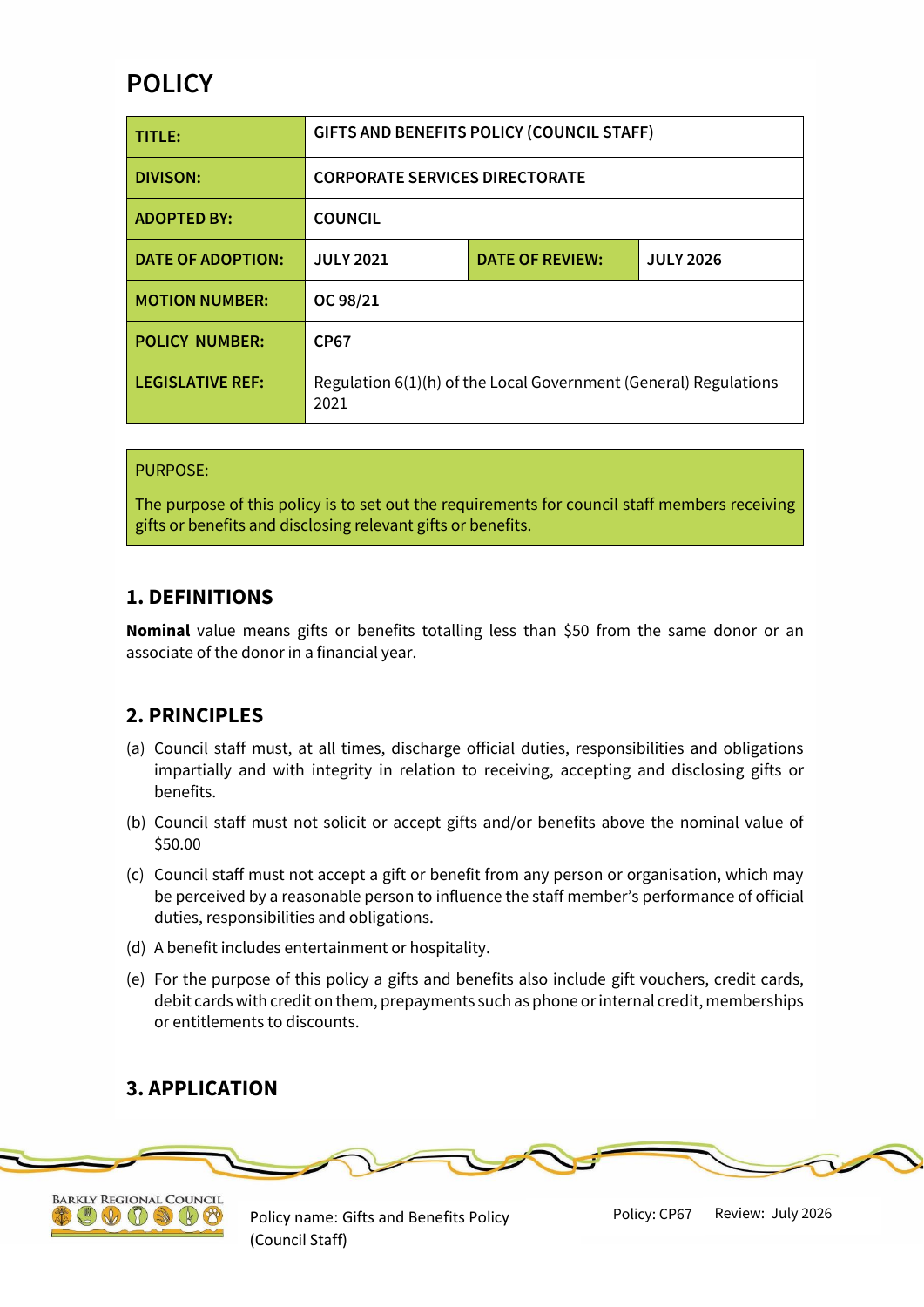### 3.1 Relevant gifts or benefits

A relevant gift or benefit is a gift or benefit that exceeds the nominal value and includes:

- (a) gift or benefit received for the Council and accepted by a staff member; or
- (b) gift or benefit received and accepted by a staff member for the staff member or another person.

#### 3.2 Exemptions from disclosure

Then following gifts and benefits are exempt from disclosure:

- (a) a gift or benefit given to a staff member in a private capacity for personal use by the staff member or another person – unless the gift or benefit may be perceived by a reasonable person to improperly influence the performance of official duties, responsibilities or obligations;
- (b) a protocol gift (gift or benefit that is primarily for diplomatic, ceremonial or symbolic purposes and are not be sold or otherwise transferred, unless in diplomatic, ceremonial or symbolic circumstances) given to a staff member for the Council;
- (c) a gift or benefit given to a staff member for the Council in relation to its status as a body corporate where no single individual is considered to be the recipient of the gift or benefit; or
- (d) food, hospitality or accommodation included in the attendance of meetings, conferences, training courses, functions or other events that have been paid for by the Council and are directly relevant to the performance of the staff member's official duties, responsibilities or obligations.

## 3.3 Rejecting gifts or benefits

- (a) If a staff member is offered a gift or benefit that is not exempt, the staff member should reject the gift or benefit by returning it to the donor or refusing it and respectfully explaining to the donor that acceptance of the gift or benefit would breach council policy.
- (b) Any gift or benefit offered to a staff member should be notified to the CEO, as soon as practicable.
- (c) If it is not possible (or highly impractical) to return or refuse a gift or benefit, a staff member must seek the CEO's permission to appropriately deal with the gift or benefit, or
- (d) Staff member may consider accepting and then immediately redirecting the gift. For example, if a staff member received a gift basket containing food that would spoil if not consumed soon, the staff member may redirect the gift basket to a local charity. Such redirection should also be documented.

#### 3.4 Disclosure of relevant gifts or benefits



Document name: Gifts and Benefits Policy (Council Staff)

Review: July 2026 Policy: CP67